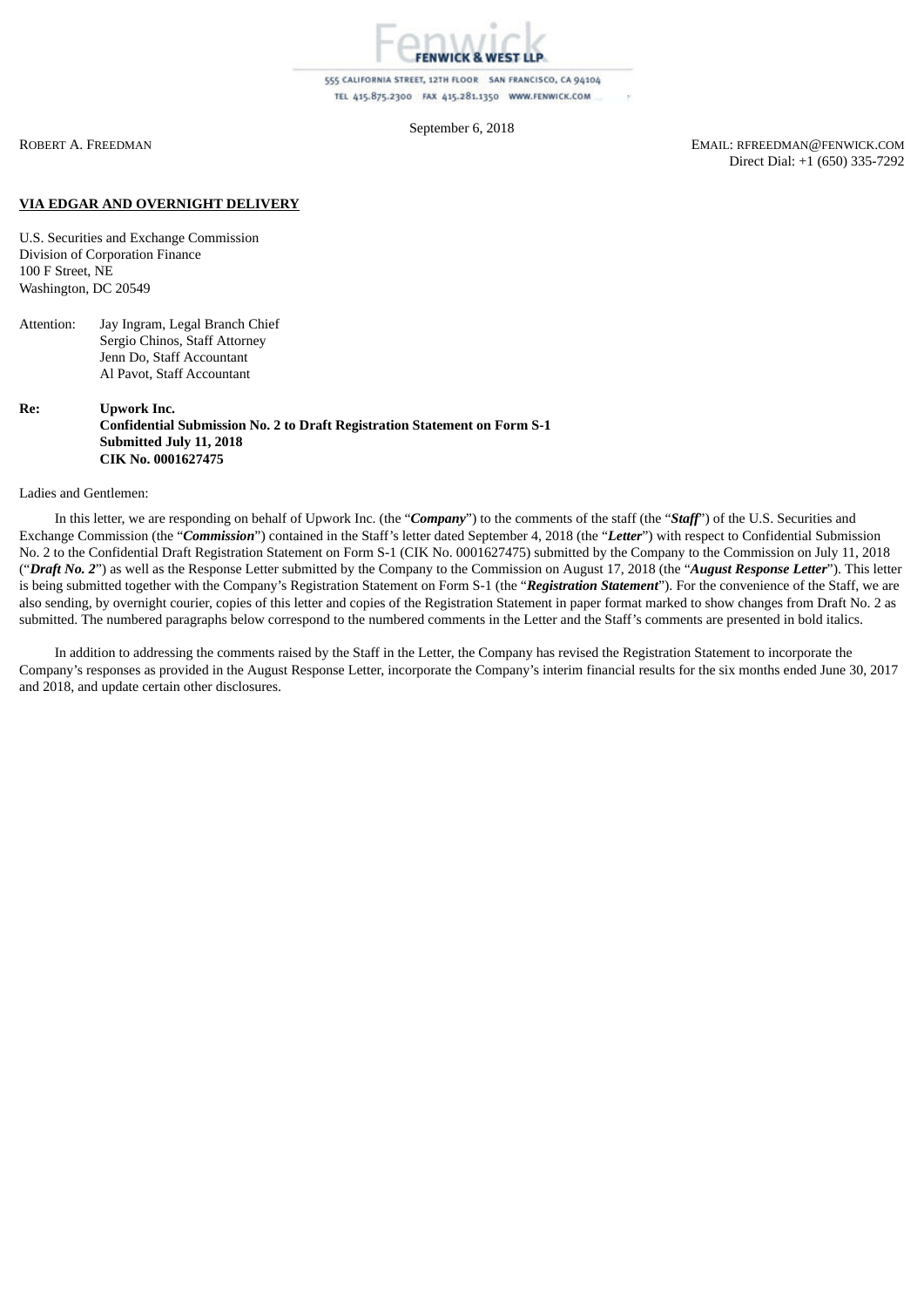U.S. Securities and Exchange Commission Division of Corporation Finance September 6, 2018 Page 2

## **Note 4, page F-21**

1. We have read your response to comment 5 in our letter dated July 25, 2018. Please provide a critical accounting policy disclosure in MD&A that clearly explains the basis for management's conclusion that no goodwill impairment charge was required in any of the periods presented. The basis for that conclusion is not clearly evident from the existing disclosures and the goodwill balance comprises 43% of your 12/31/17 total assets. Please address any impairment indicators identified during the periods presented such as the adverse post-merger results relative to the initial projections. Disclose the impact of your reporting unit fair value determinations on your impairment analysis. Address any significant disparity between the 2016 merged company revenue projection you made at the time of the merger and the actual 2016 results so that readers can assess the accuracy of management's prior estimates and the corresponding degree of estimation risk. Specifically disclose the business reasons for the merger and the corresponding purchase price (response to prior comment 7), and the extent to which those objectives have been met. See Section 501.14 of the *Financial Reporting Codification.*

In response to the Staff's comment, the Company has revised the disclosure on pages 88 and 89 of the Registration Statement.

2. We have read your response to comment 7 in our letter dated July 25, 2018. Please provide the intellectual property document cited as Section 4.10(f) of the Elance Disclosure Letter. Tell us about any listed intangible assets that were not included in your purchase price allocation.

Please also explain why Schedule 14 to the valuation report includes an extra quideline company that was not cited on pages 15-16 or used in the Schedule 6 calculations. The extra company appears to have a disproportionate impact on the "Upper Quartile" market cap to revenue ratio. Please tell us whether this extra company materially impacted your market approach fair value estimate of the combined company.

## *Elance Disclosure Letter*

The Company advises the Staff that the document cited as Exhibit C in Section 4.10(f) of the Elance Disclosure Letter ("*Exhibit C*"), which the Company is supplementally providing concurrently herewith, disclosed the registered intellectual property of Elance that was acquired as part of the combination of Elance and oDesk in 2014. The registered intellectual property listed in Exhibit C, which was delivered in connection with the merger agreement effecting the combination of Elance and oDesk, was included in the identifiable intangible asset valuation as part of the Elance purchase price allocation.

The registered patents of Elance set forth in Exhibit C were related to Elance's marketplace platform. The value of these patents was considered and included in the developed technology intangible asset fair value. Elance did not receive any royalty payments related to these patents.

The registered trademarks and copyrights set forth in Exhibit C were related to the Elance trade name. The value of these trademarks and copyrights was considered and included in the trade name intangible assets fair value. The registered domains are variants of Elance's trade name under various country-specific domains and generic top-level domains such as ".de", "co.uk", ".biz", and others. The value of these domain names was attributable to the usage of the Elance trade name consistent with its global business activities.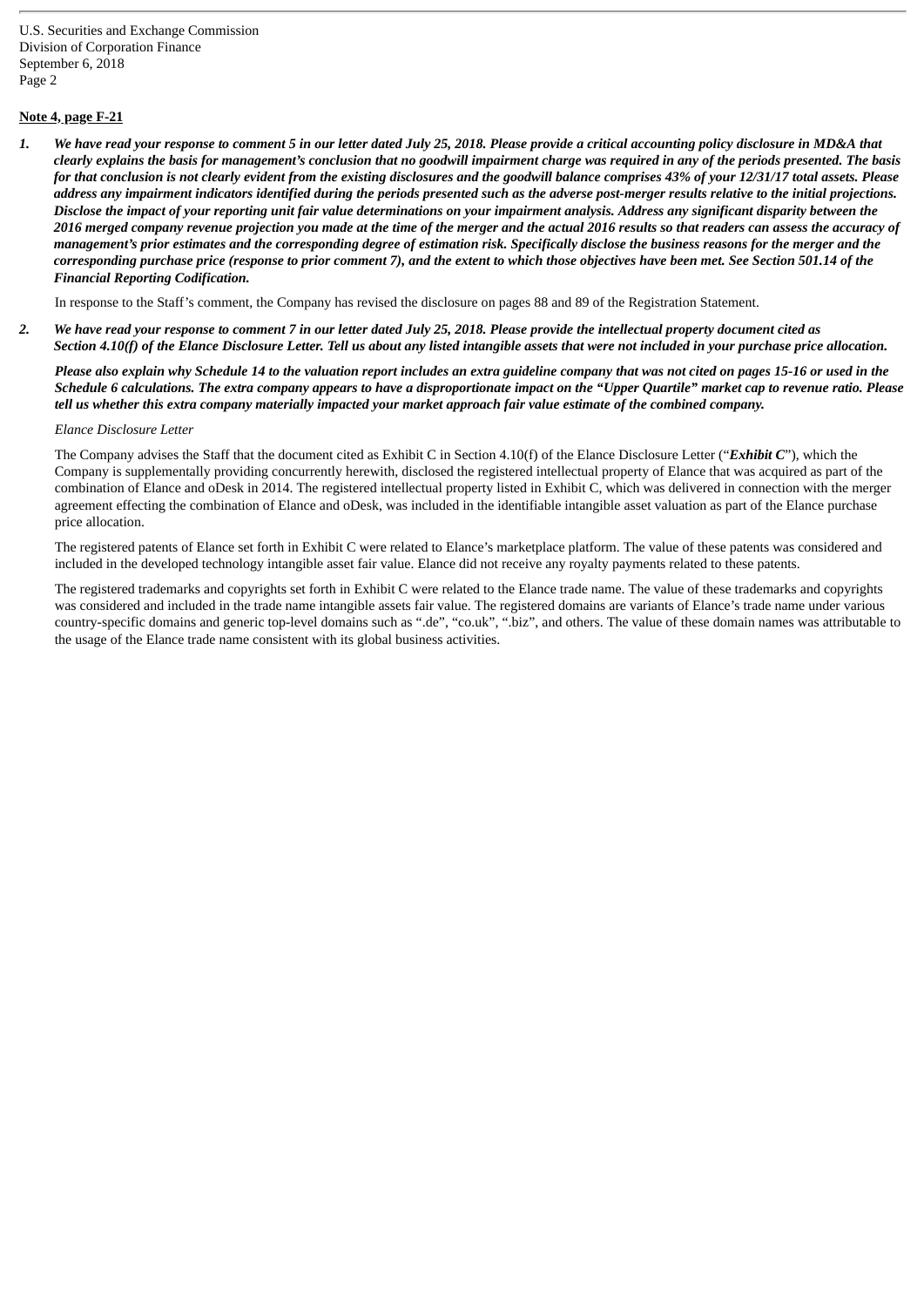## *Guideline Company*

The Company advises the Staff that consistent with the valuation of the combined company, Freelancer Limited ("*Freelancer Ltd.*") was included in the list of guideline companies in Schedule 14. While Freelancer Ltd. was one of the companies considered in the market approach, the selected multiple was based on the size, growth, and profitability of the combined company in relation to the comparable set. Furthermore, the market approach was considered alongside the discounted cash flow method to conclude on the value of the combined company. Therefore, inclusion or exclusion of just one company would not have a material impact on the analysis. For the purpose of the purchase price allocation, Freelancer Ltd. was excluded only from the calculation of the Weighted-Average Cost of Capital ("*WACC*") on pages 15-16 and Schedule 6 since Freelancer Ltd.'s stock was publiclytraded on the Australian Stock Exchange (the "*ASX*") for only four months prior to the combination of Elance and oDesk and, as a result, had a very low free float at less than 20 percent of the number of its outstanding shares and low trading volume.

Based on the considerations above, the Company concluded, with assistance from KPMG LLP, that including Freelancer Ltd. for the purpose of estimating WACC was not meaningful. The Company respectfully advises the Staff that the WACC of 14.5% would not change even if Freelancer Ltd. was included.

\* \* \* \* \* \* \*